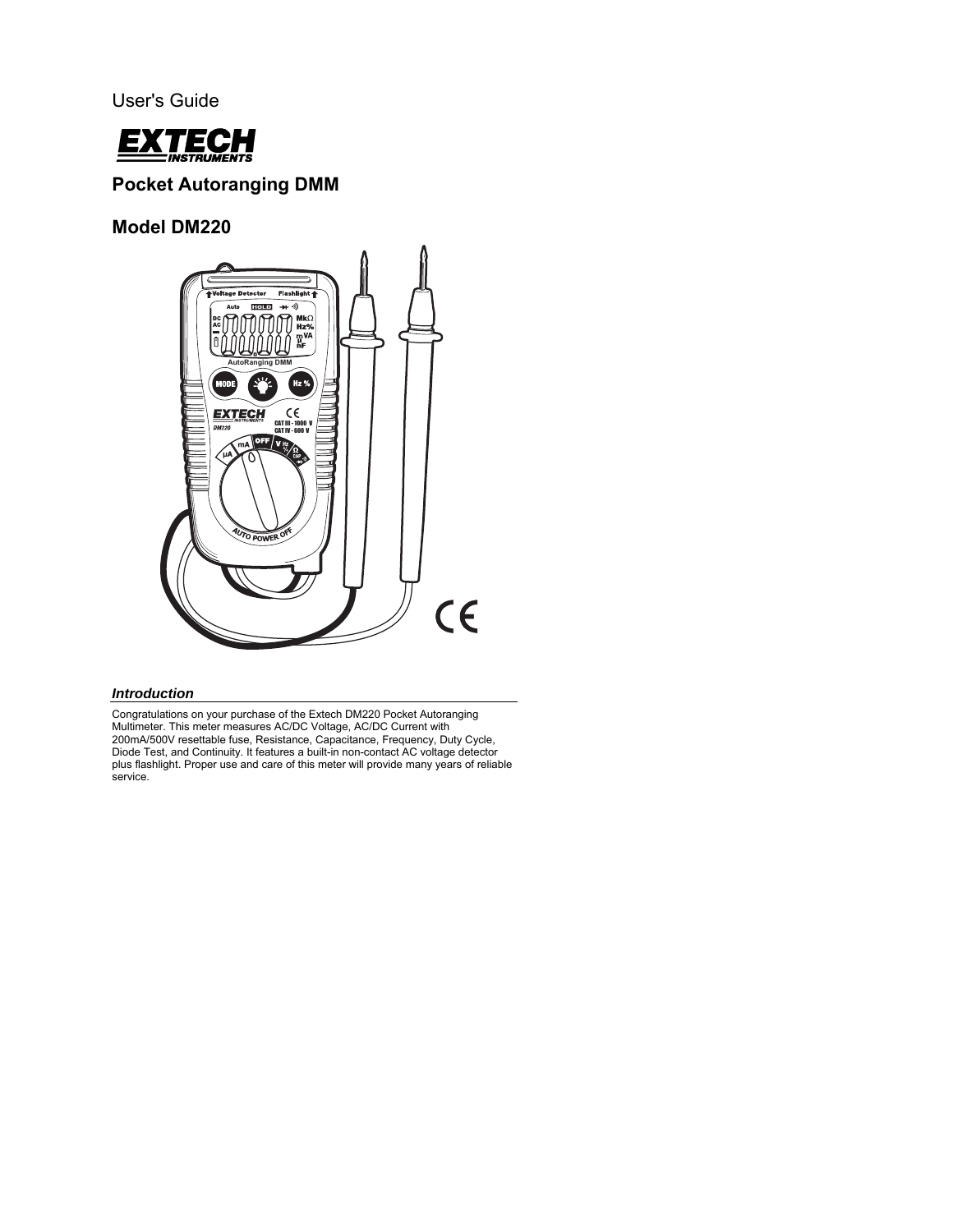*Safety* 



This symbol adjacent to another symbol, terminal or operating device indicates that the operator must refer to an explanation in the Operating Instructions to avoid personal injury or damage to the meter.

This **WARNING** symbol indicates a potentially hazardous situation, which if not avoided, could result in death or serious injury.



This symbol indicates that a device is protected throughout by double insulation or reinforced insulation.

This meter has been designed for safe use, but must be operated with caution. The rules listed below must be carefully followed for safe operation.

1. **NEVER** apply voltage or current to the meter that exceeds the specified maximum:

| <b>Input Protection Limits</b> |                                        |  |
|--------------------------------|----------------------------------------|--|
| <b>Function</b>                | Maximum Input                          |  |
| V DC or V AC                   | 600V DC/AC                             |  |
| uAAC/DC                        | 200mA 500V fast acting resettable fuse |  |
| Resistance, Diode Test,        | 600V DC/AC                             |  |
| <b>Continuity Test</b>         |                                        |  |

- 2. **USE EXTREME CAUTION** when working with voltages greater than 25VAC or 35VDC. These voltages are considered a shock hazard.
- 3. **DO NOT** measure voltage if the voltage on the "COM" input jack exceeds 600V above earth ground.
- 4. **NEVER** connect the meter leads across a voltage source while the function switch is in the current, resistance, or diode mode. Doing so can damage the meter.
- 5. **ALWAYS** discharge filter capacitors in power supplies and disconnect the power when making resistance, continuity or diode tests.
- 6. **ALWAYS** turn off the power and disconnect the test leads from the circuit before opening the cover to replace the batteries.
- 7. **NEVER** operate the meter unless the battery cover is in place and fastened securely.

### *Description*

- 1. Non-contact ACV detector probe tip
- 2. Non-contact ACV indicator light
- 3. 3-3/4 digit (4000 count) LCD
- 4. Mode switch
- 5. Flashlight button
- 6. Function switch
- 7. Battery cover
- 8. Test Leads
- 9. Hz/%Duty Cycle button
- 10. Flashlight



2 DM220 V3.0 01/06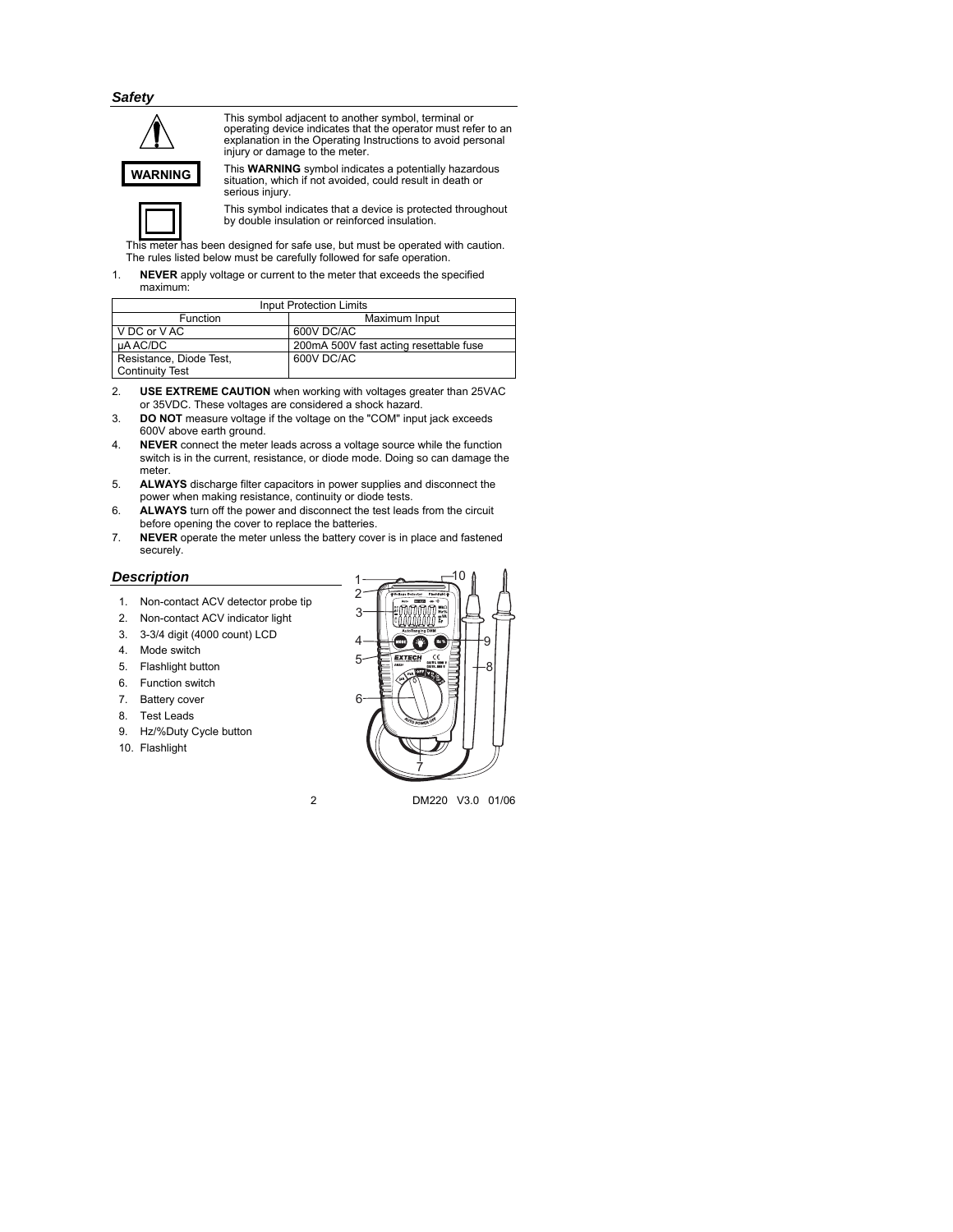### *Operating Instructions*

**WARNING**: Risk of electrocution. High-voltage circuits, both AC and DC, are very dangerous and should be measured with great care.

- 1. ALWAYS turn the function switch to the **OFF** position when the meter is not in use.
- 2. If "**OL**" appears in the display during a measurement, the value exceeds the range you have selected. Change to a higher range.
- **NOTE**: On some low AC and DC voltage ranges, with the test leads not connected to a device, the display may show a random, changing reading. This is normal and is caused by the high-input sensitivity. The reading will stabilize and give a proper measurement when connected to a circuit.

### **AC/DC VOLTAGE MEASUREMENTS**

**CAUTION:** Do not measure AC/DC voltages if a motor on the circuit is being switched ON or OFF. Large voltage surges may occur that can damage the meter.

- 1. Set the function switch to the **V/Hz/%** position.
- 2. Press the MODE button to indicate "**AC**" or "**DC**" on the display.
- 3. Touch the black test probe tip to the negative side of the circuit. Touch the red test probe tip to the positive side of the circuit.
- 4. Read the voltage in the display.

### **AC/DC CURRENT MEASUREMENTS**

- 1. For current measurements up to 4000µA AC/DC, set the function switch to the **µA** position
- 2. For current measurements up to 200mA AC/DC, set the function switch to the **mA** position.
- 3. Press the MODE button to indicate "**AC**" or "**DC**" on the display.
- 4. Remove power from the circuit under test, then open up the circuit at the point where you wish to measure current.
- 5. Touch the black test probe tip to the negative side of the circuit. Touch the red test probe tip to the positive side of the circuit.
- 6. Apply power to the circuit.
- 7. Read the current in the display.

### **RESISTANCE MEASUREMENTS**

**WARNING:** To avoid electric shock, disconnect power to the unit under test and discharge all capacitors before taking any resistance measurements. Remove the batteries and unplug the line cords.

- 1. Set the function switch to the **Ω CAP** → position.
- 2. Press the MODE button to indicate  $\Omega$  on the display.
- 3. Touch the test probe tips across the circuit or part under test. It is best to disconnect one side of the part under test so the rest of the circuit will not interfere with the resistance reading.
- 4. Read the resistance in the display.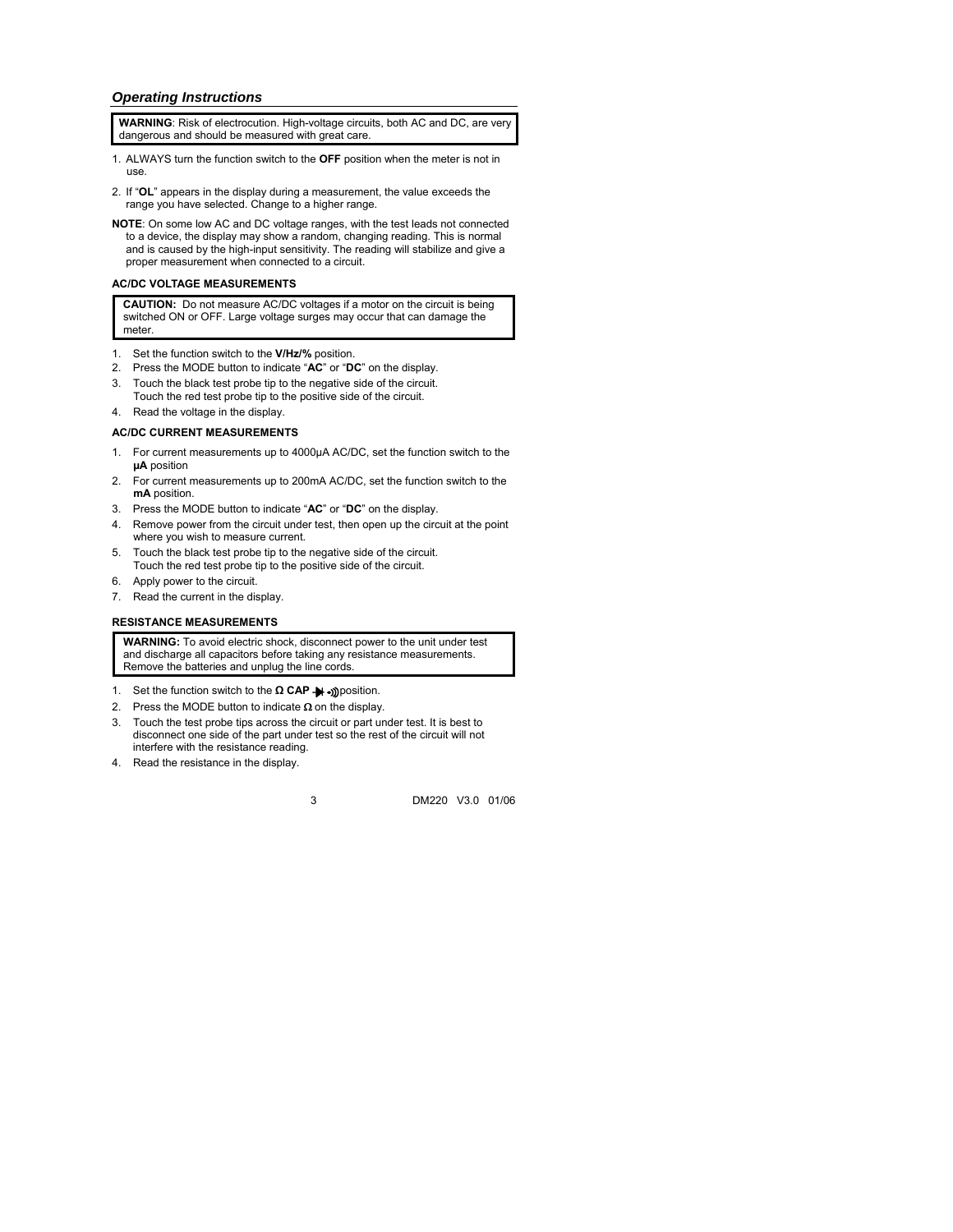### **CONTINUITY CHECK**

**WARNING:** To avoid electric shock, never measure continuity on circuits or wires that have voltage on them.

- 1. Set the function switch to the **Ω CAP →** → D position.
- 2. Press the MODE button to indicate .) on the display.
- 3. Touch the test probe tips to the circuit or wire you wish to check.
- 4. If the resistance is less than approximately 100Ω, the audible signal will sound. If the circuit is open, the display will indicate "OL".

#### **DIODE TEST**

- 1. Set the function switch to the **Ω** CAP → 1) position.
- 2. Press the MODE button to indicate  $\rightarrow$  on the display.
- 3. Touch the test probes to the diode under test. Forward voltage will typically indicate 0.400 to 0.700V. Reverse voltage will indicate "**OL**". Shorted devices will indicate near 0V and an open device will indicate "**OL**" in both polarities.

### **CAPACITANCE MEASUREMENTS**

**WARNING:** To avoid electric shock, disconnect power to the unit under test and discharge all capacitors before taking any capacitance measurements. Remove the batteries and unplug the line cords.

- 1. Set the rotary function switch to the **Ω** CAP → **i**) position.
- 2. Press the MODE button to indicate **nF** on the display.
- 3. Touch the test leads to the capacitor to be tested.
- 4. Read the capacitance value in the display

#### **FREQUENCY MEASUREMENTS**

- 1. Set the rotary function switch to the **V/Hz/%** position.
- 2. Press the Hz /% button to indicate **Hz** on the display.
- 3. Touch the test probe tips to the circuit under test.
- 4. Read the frequency on the display.

#### **% DUTY CYCLE**

- 1. Set the rotary function switch to the **V/Hz/%** position.
- 2. Press the Hz/% button to select **%** on the display.
- 3. Touch the test probe tips to the circuit under test.
- 4. Read the % duty cycle on the display.

#### **NON-CONTACT AC VOLTAGE DETECTOR**

**WARNING:** Risk of electrocution. Before use, always test the Voltage Detector on a known live circuit to verify proper operation.

- 1. The Voltage Detector works in any function switch position, including OFF.
- 2. Place the detector probe tip next to the hot conductor or insert into the hot side of the electrical outlet.
- 3. If AC voltage is present, the detector light will illuminate.
	- **NOTE**: The conductors in electrical cord sets are often twisted. For best results, rub the probe tip along a length of the cord to assure placing the tip in close proximity to the live conductor.
	- **NOTE**: The detector is designed with high sensitivity. Static electricity or other sources of energy may randomly trip the sensor. This is normal operation.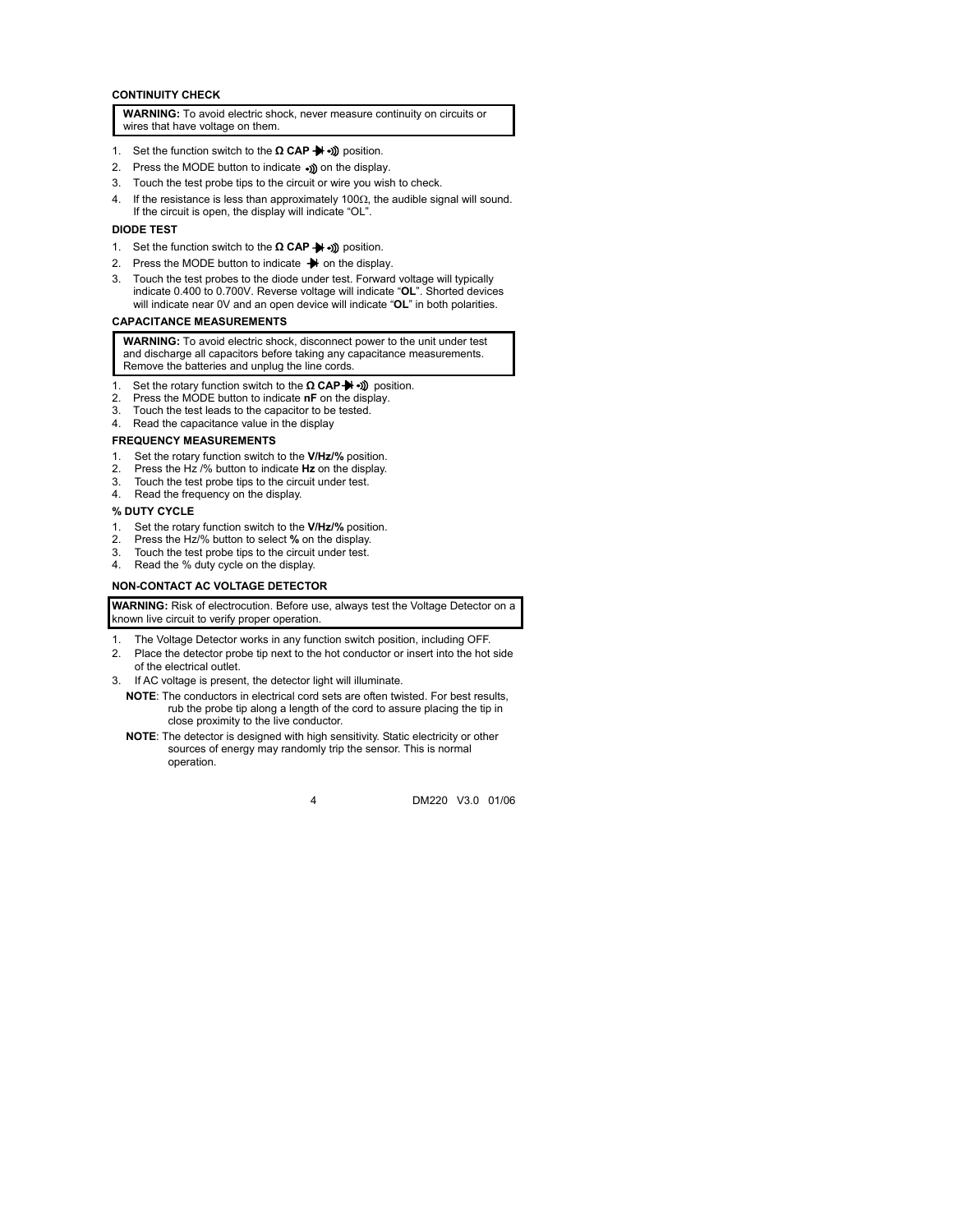### **FLASHLIGHT**

Press and hold the  $\mathbb{R}^2$  button to turn the flashlight on. Release the button to turn the flashlight off.

### **AUTO POWER OFF**

The auto off feature will turn the meter off after 15 minutes.

#### **LOW BATTERY INDICATION**

The  $\Box$  icon will appear in the lower left corner of the display when the battery voltage becomes low. Replace the battery when this appears.

### *Maintenance*

**WARNING**: To avoid electric shock, disconnect the test leads from any source of voltage before removing the battery cover.

**WARNING:** To avoid electric shock, do not operate your meter until the battery cover is in place and fastened securely.

This MultiMeter is designed to provide years of dependable service, if the following guidelines are followed:

- 1. **KEEP THE METER DRY**. If it gets wet, wipe it off.
- 2. **USE AND STORE THE METER IN NORMAL TEMPERATURES.** Temperature extremes can shorten the life of the electronic parts and distort or melt plastic parts.
- 3. **HANDLE THE METER GENTLY AND CAREFULLY.** Dropping it can damage the electronic parts or the case.
- 4. **KEEP THE METER CLEAN.** Wipe the case occasionally with a damp cloth. DO NOT use chemicals, cleaning solvents, or detergents.
- 5. **USE ONLY FRESH BATTERIES OF THE RECOMMENDED SIZE AND TYPE.**  Remove old or weak batteries so they do not leak and damage the unit.
- 6. **IF THE METER IS TO BE STORED FOR A LONG PERIOD OF TIME**, the batteries should be removed to prevent damage to the unit.

### **BATTERY INSTALLATION**

**WARNING**: To avoid electric shock, disconnect the test leads from any source of voltage before removing the battery cover.

- 1. Turn power off.
- 2. Open the rear battery cover by removing the Phillips head screw located on the bottom of the meter.
- 3. Insert the batteries into battery holder, observing the correct polarity.
- 4. Put the battery cover back in place. Secure with the screw.

**WARNING:** To avoid electric shock, do not operate the meter until the battery cover is in place and fastened securely.

**NOTE**: If your meter does not work properly, check the batteries to make sure that they are still good and that they are properly inserted.

### **RESETTABLE FUSE**

- 1. The fast acting, 0.2A/500V resettable fuse will open if the current limits of the meter are exceeded.
- 2. The fuse will automatically reset itself when the suspect current is removed from the meter's input.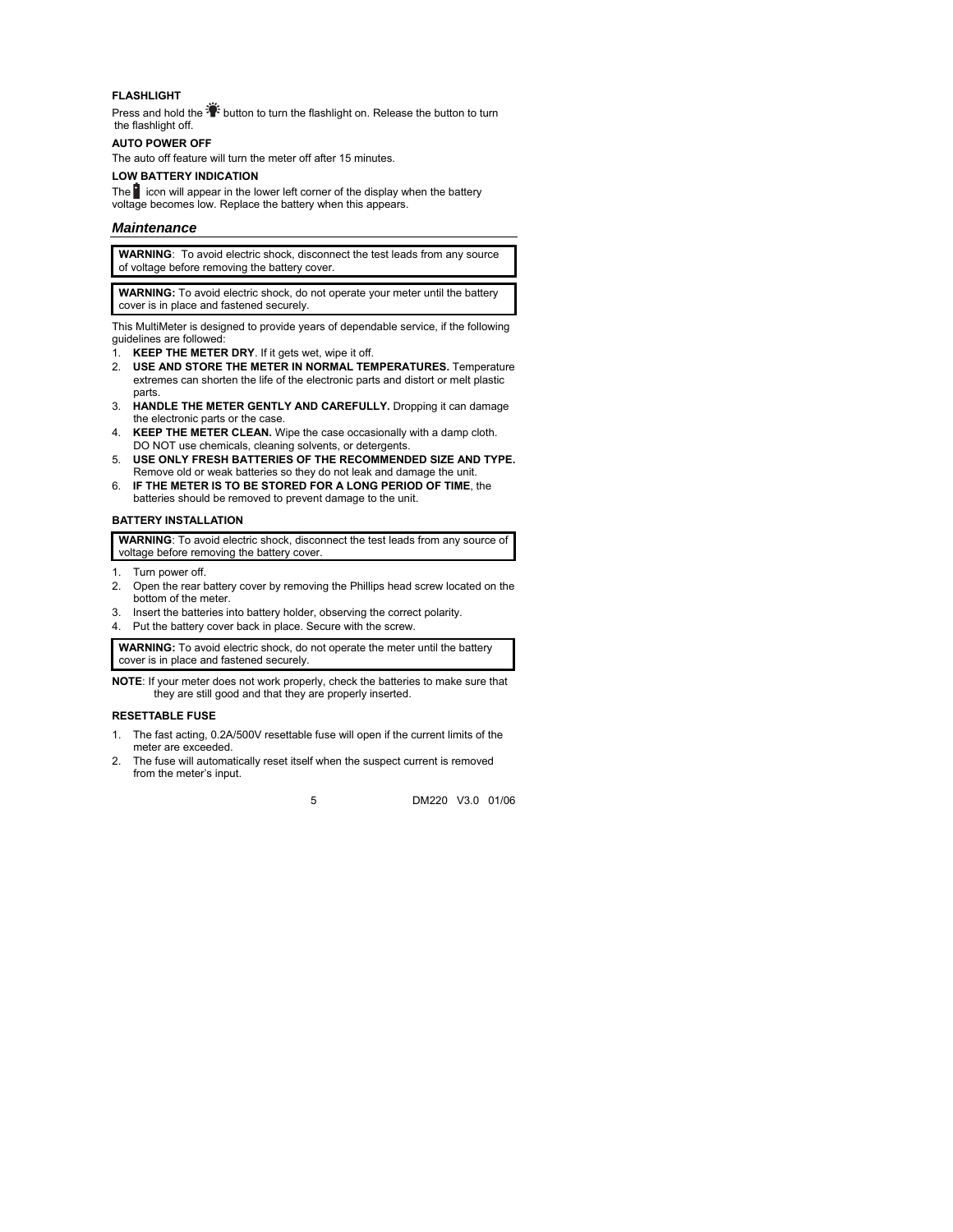## *Specifications*

| <b>Function</b>   | Range              | <b>Resolution</b>  | Accuracy                         |
|-------------------|--------------------|--------------------|----------------------------------|
| DC Voltage        | 400mV              | 0.1 <sub>m</sub>   |                                  |
|                   | 4V                 | 0.001V             | $\pm$ (0.8% reading + 2 digits)  |
|                   | 40V                | 0.01V              |                                  |
|                   | 400V               | 0.1V               | $\pm$ (1.0% reading + 2 digits)  |
|                   | 600V               | 1V                 |                                  |
| <b>AC Voltage</b> |                    |                    | 50 to 60Hz                       |
|                   | 4V                 | 1mV                | $\pm$ (1.0% reading + 5 digits)  |
|                   | 40V                | 0.01V              |                                  |
|                   | 400V               | 0.1V               | $\pm$ (1.5% reading + 5 digits)  |
|                   | 600V               | 1V                 |                                  |
| DC Current        | 400uA              | $0.1\muA$          |                                  |
|                   | 4000µA             | 1µA                | $\pm$ (2.0% reading + 2 digits)  |
|                   | 40 <sub>m</sub> A  | 0.01mA             |                                  |
|                   | 200mA              | 0.1mA              |                                  |
| <b>AC Current</b> |                    |                    | 50 to 60Hz                       |
|                   | 400μA              | $0.1\mu A$         |                                  |
|                   | 4000uA             | 1 <sub>u</sub> A   |                                  |
|                   | 40 <sub>m</sub> A  | 0.01mA             | $\pm$ (2.5% reading + 5 digits)  |
|                   | 200 <sub>m</sub> A | 0.1 <sub>m</sub> A |                                  |
| Resistance        | $400\Omega$        | $0.1\Omega$        | $\pm$ (0.8% reading + 5 digits)  |
|                   | $4k\Omega$         | $0.001k\Omega$     | $\pm$ (1.2% reading + 5 digits)  |
|                   | $40k\Omega$        | $0.01k\Omega$      |                                  |
|                   | $400k\Omega$       | $0.1k\Omega$       | $\pm$ (0.8% reading + 2 digits)  |
|                   | $4M\Omega$         | $0.001M\Omega$     | $\pm$ (3.0% reading + 5 digits)  |
|                   | $40M\Omega$        | $0.01M\Omega$      | $\pm$ (5.0% reading + 5digits)   |
| Capacitance       | 4nF                | 0.001nF            | $\pm(5.0\%$ reading + 0.6nF)     |
|                   | 40 <sub>nF</sub>   | 0.01nF             | $\pm$ (3.5% reading + 30 digits) |
|                   | 400nF              | 0.1nF              |                                  |
|                   | 4 <sub>µ</sub> F   | $0.001\mu F$       | $\pm$ (3.0% reading + 20 digits) |
|                   | $40\mu F$          | $0.01 \mu F$       | $\pm$ (5.0% reading + 30 digits) |
|                   | 200 <sub>LF</sub>  | 0.1 <sub>µ</sub> F |                                  |
| Frequency         | 9.999Hz            | $0.001$ Hz         |                                  |
|                   | 99.999Hz           | 0.001Hz            | $\pm$ (1.0% reading + 2 digits)  |
|                   | 999.9Hz            | $0.1$ Hz           |                                  |
|                   | 9.999kHz           | 0.001kHz           |                                  |
| Duty Cycle        | 0.5 to 99%         | 0.5%               | $\pm$ (2.0% reading + 5 digits)  |

**NOTE:** Accuracy specifications consist of two elements:

• (% reading) – This is the accuracy of the measurement circuit.

• (+ digits) – This is the accuracy of the analog to digital converter.

NOTE: Accuracy is stated at 65<sup>°</sup>F to 83<sup>°</sup>F (18<sup>°</sup>C to 28<sup>°</sup>C) and less than 75% RH.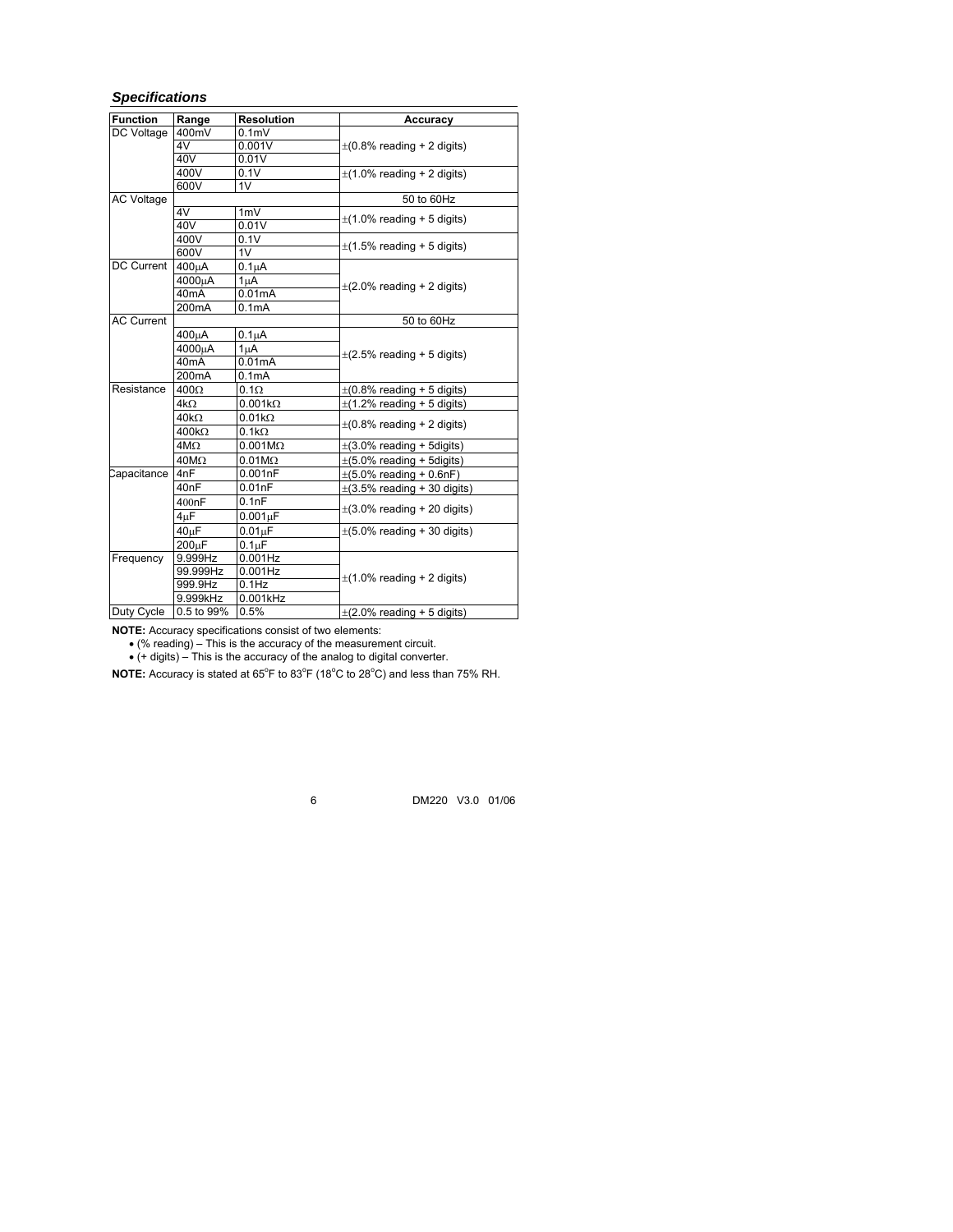| Diode Test                 | Test current 1mA, open circuit voltage 1.5V DC typical                            |  |
|----------------------------|-----------------------------------------------------------------------------------|--|
| <b>Continuity Check</b>    | Audible sound if the resistance is less than 100 $\Omega$                         |  |
|                            | Non-Contact Volt detect 100 to 600VAC; 50/60Hz                                    |  |
| Input Impedance            | $>7.5M\Omega$ (VDC & VAC)                                                         |  |
| <b>AC Response</b>         | Average responding                                                                |  |
| <b>ACV Bandwidth</b>       | 50Hz to 60Hz                                                                      |  |
| <b>Display</b>             | 4000 count 3-3/4 digit liquid crystal                                             |  |
| Overrange indication       | "OL" is displayed                                                                 |  |
| Polarity                   | Automatic (no indication for positive); Minus (-) sign for                        |  |
|                            | negative                                                                          |  |
| <b>Auto Power Off</b>      | 15 minutes (approx)                                                               |  |
| Low Battery Indication     | " is displayed if battery voltage drops below operating                           |  |
|                            | voltage                                                                           |  |
| <b>Batteries</b>           | Two 1.5 volt AAA                                                                  |  |
| <b>Fuses</b>               | mA, µA ranges; 0.2A/500V fast acting resettable fuse                              |  |
|                            | Operating Temperature 32°F to 104°F (0°C to 40°C)                                 |  |
| <b>Storage Temperature</b> | 14 <sup>°</sup> F to 122 <sup>°</sup> F (-10 <sup>°</sup> C to 50 <sup>°</sup> C) |  |
| <b>Operating Humidity</b>  | Max 80% up to 87°F (31°C) decreasing linearly to 50% at                           |  |
|                            | 104°F (40°C)                                                                      |  |
| <b>Storage Humidity</b>    | $< 80\%$                                                                          |  |
| <b>Operating Altitude</b>  | 7000ft. (2000meters) maximum.                                                     |  |
| Weight                     | $0.319$ lb (145q)                                                                 |  |
| <b>Size</b>                | 4.09" x 2.1" x 1.2" (104 x 55 x 32.5mm)                                           |  |
| <b>Safety</b>              | For origin of installation use and in accordance with the                         |  |
|                            | requirements for double insulation per EN61010-1 and                              |  |
|                            | IEC61010-1 2 <sup>nd</sup> Edition (2001) to Overvoltage Category IV              |  |
|                            | 600V and Category III 1000V; Pollution Degree 2.                                  |  |
|                            |                                                                                   |  |

#### *Warranty*

*EXTECH INSTRUMENTS CORPORATION warrants this instrument to be free of defects in parts and workmanship for three years from date of shipment (a six month limited warranty applies to sensors and cables). If it should become necessary to return the instrument for service during or beyond the warranty period, contact the Customer Service Department at (781) 890-7440 ext. 210 for authorization or visit our website www.extech.com for contact information. A Return Authorization (RA) number must be issued before any product is returned to Extech. The sender is responsible for shipping charges, freight, insurance and proper packaging to prevent damage in transit. This warranty does not apply to defects resulting from action of the user such as misuse, improper wiring, operation outside of specification, improper maintenance or repair, or unauthorized modification. Extech specifically disclaims any implied warranties or merchantability or fitness for a specific purpose and will not be liable for any direct, indirect, incidental or consequential damages. Extech's total liability is limited to repair or replacement of the product. The warranty set forth above is inclusive and no other warranty, whether written or oral, is expressed or implied.* 

#### **Support line (781) 890-7440**

Technical support: Extension 200; E-mail: support@extech.com Repair & Returns: Extension 210; E-mail: repair@extech.com

### **Product specifications subject to change without notice**

For up-to-the-minute product information, visit our website: www.extech.com Extech Instruments Corporation, 285 Bear Hill Rd., Waltham, MA 02451

**Copyright** © **2006 Extech Instruments Corporation**  All rights reserved including the right of reproduction in whole or in part in any form.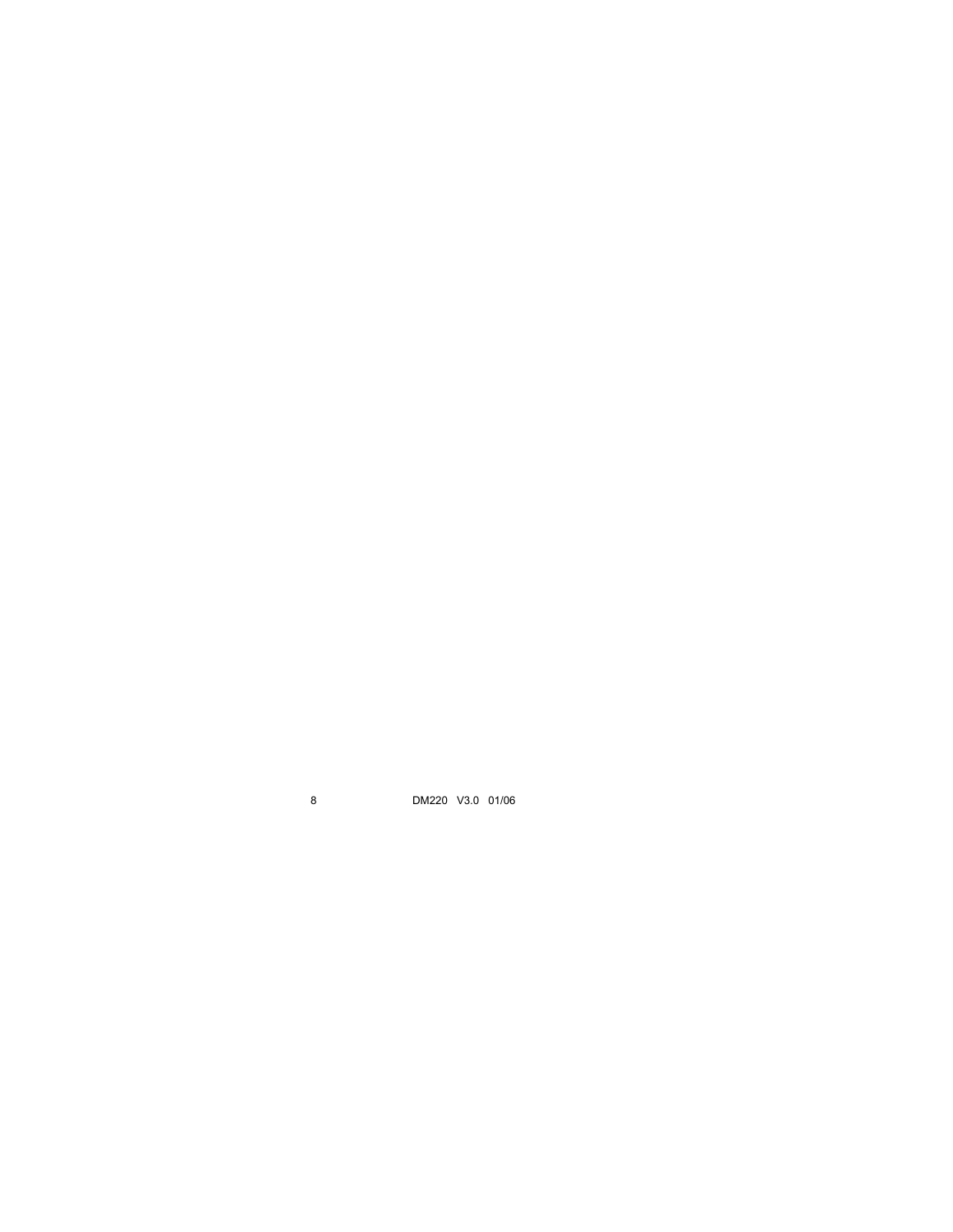Manual del usuario



## **MMD de bolsillo con escala automática**

**Modelo DM220** 



### *Introducción*

Agradecemos su compra del multímetro de escala automática modelo DM220 de Extech. Este medidor lee voltaje CA/CD, corriente CA/CD con fusible de reposición de 200mA/500V, resistencia, capacitancia, frecuencia, ciclo de trabajo, prueba de diodo y continuidad. Ofrece un detector integrado de voltaje CA sin contacto, más linterna. El uso y cuidado apropiado de este medidor le proveerá muchos años de servicio confiable.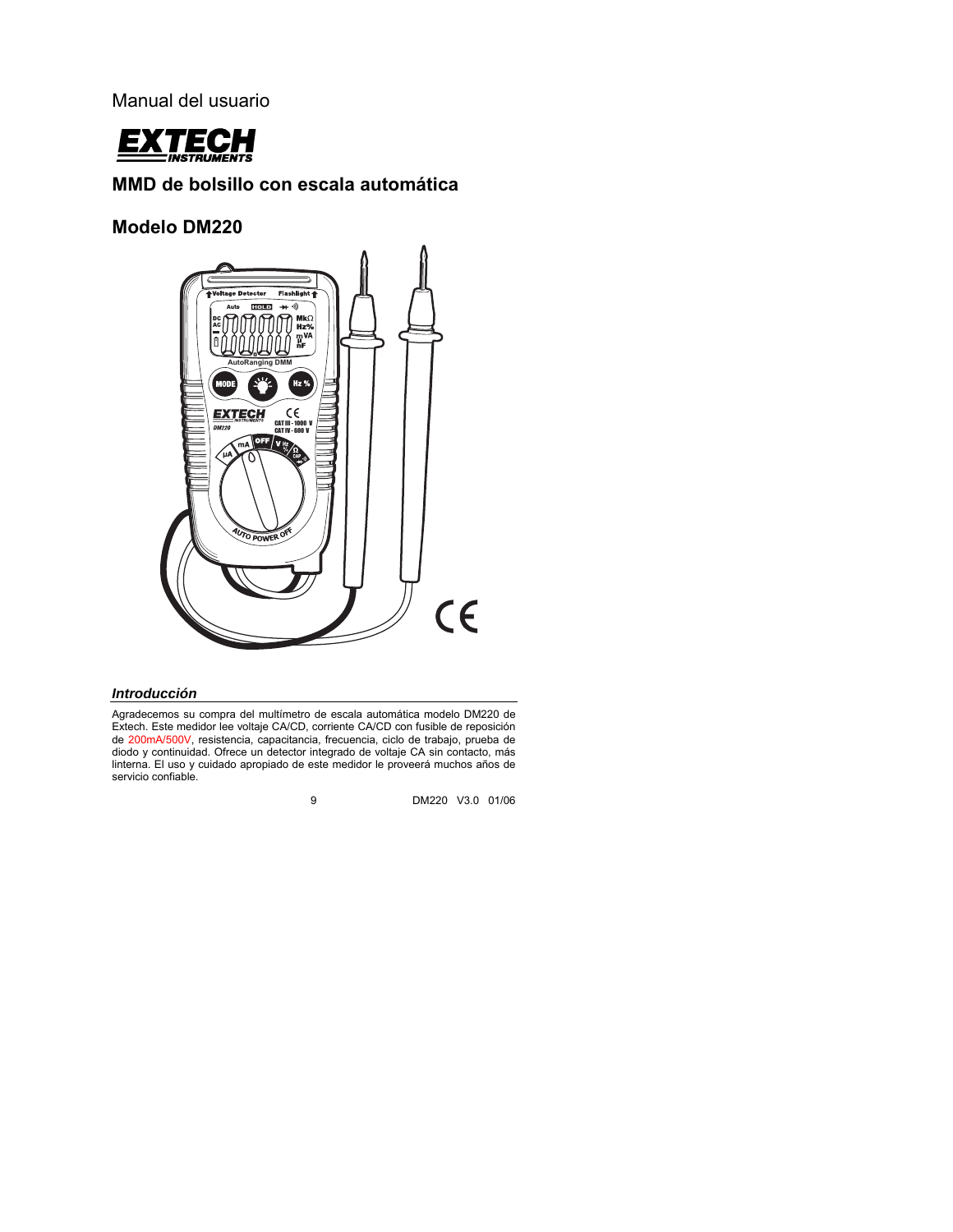### *Seguridad*



Esta señal adyacente a otra señal, terminal o dispositivo en operación indica que el usuario deberá buscar la explicación en las Instrucciones de operación para evitar lesiones a su persona o daños al medidor.

Esta señal de **ADVERTENCIA** indica que existe una situación potencialmente peligrosa, que si no se evita, podría resultar en la muerte o lesiones graves.



Esta señal indica que un dispositivo está completamente protegido mediante doble aislante o aislamiento reforzado.

Este medidor ha sido diseñado para uso seguro, sin embargo debe ser operado con precaución. Para operar con seguridad deberá cumplir las reglas enumeradas a continuación.

1. **NUNCA** aplique al medidor voltaje o corriente que exceda los límites máximos especificados:

| Límites de protección de alimentación                  |                                         |  |  |
|--------------------------------------------------------|-----------------------------------------|--|--|
| Función                                                | Entrada máxima                          |  |  |
| V CD o V CA                                            | 600V CD/CA                              |  |  |
| µA CA/CD                                               | 200 mA 500V fusible de acción rápida de |  |  |
|                                                        | reposición                              |  |  |
| Resistencia, prueba de diodo,<br>prueba de continuidad | 600V CD/CA                              |  |  |
|                                                        |                                         |  |  |

- 2. **EXTREME SUS PRECAUCIONES** al trabajar con voltajes mayores a 25VCA o 35VDC. Estos voltajes son considerados un peligro de choque.
- 3. **NO** mida voltajes si el voltaje en el enchufe de entrada "COM" excede 600V sobre tierra física.
- 4. **NUNCA** conecte los cables del medidor a una fuente de voltaje cuando el selector de función esté en modo de corriente, resistencia o diodo. Hacerlo puede dañar al medidor.
- 5. **SIEMPRE** descargue los filtros capacitores en las fuentes de tensión y desconecte la energía al realizar pruebas de diodo o de resistencia.
- 6. **SIEMPRE** apague la tensión y desconecte los cables de prueba antes de abrir la tapa para reemplazar las baterías o fusibles.
- 7. **NUNCA** opere el medidor a menos que la tapa posterior y la tapa de la batería y fusibles estén colocadas y aseguradas.

### *Descripción*

- 1. Punta del detector de V-CA sin contacto
- 2. Luz indicadora de VCA sin contacto
- 3. LCD 3-3/4 dígitos (4000 cuentas)
- 4. Interruptor de modo
- 5. Botón para linterna
- 6. Selector de función
- 7. Tapa de baterías
- 8. Cables de prueba
- 9. Botón Hz/% Ciclo de trabajo
- 10. Linterna



10 DM220 V3.0 01/06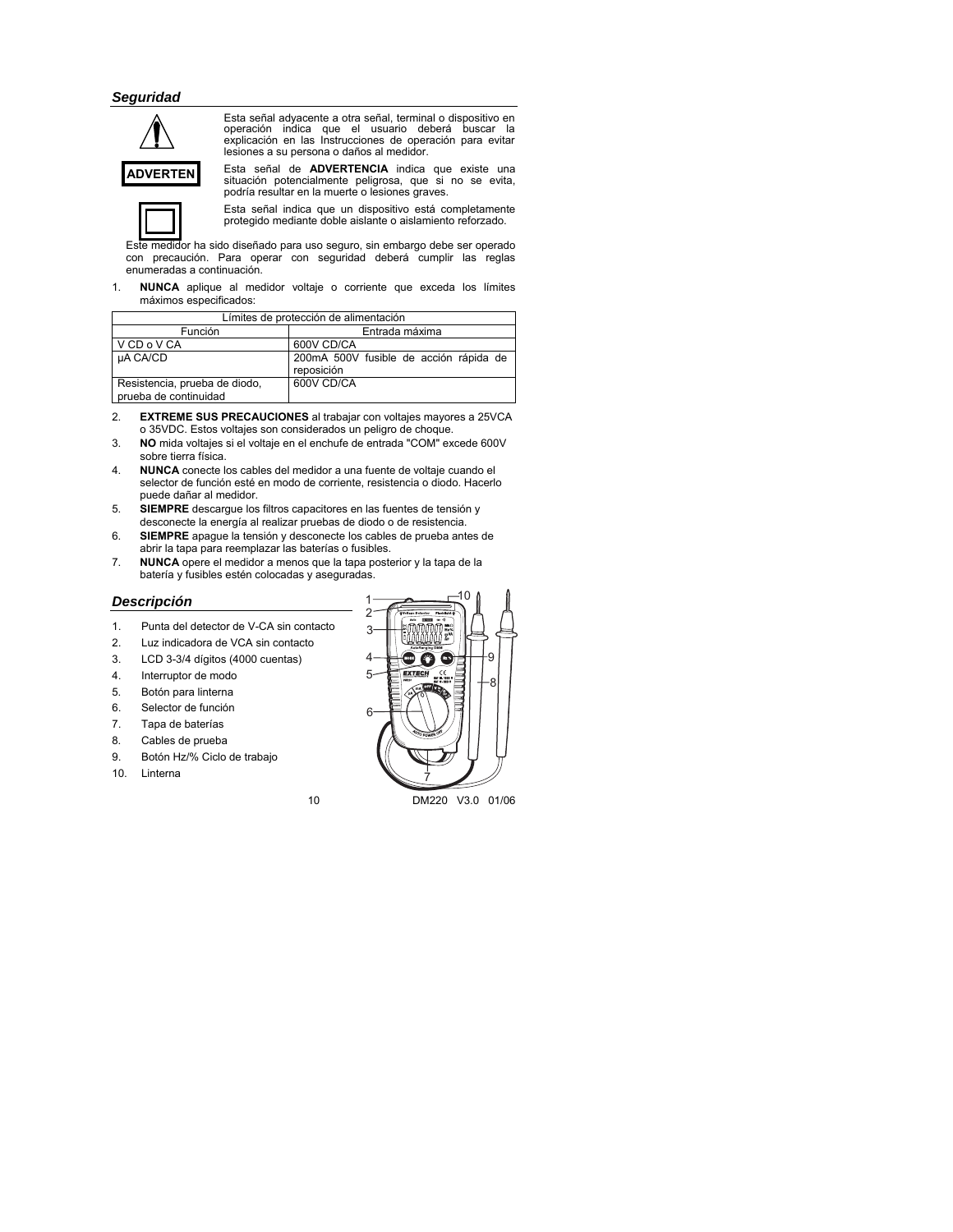**ADVERTENCIA**: Riesgo de electrocución. Los circuitos de alta tensión, tanto de CA y CD, son muy peligrosos y deberán ser medidos con gran cuidado.

- 1. SIEMPRE **gire el conmutador de función** a la posición de apagado (OFF) cuando el medidor no esté en uso.
- 2. Si en la pantalla aparece **"OL"** durante una medida, el valor excede la escala que ha seleccionado. Cambie a una escala más alta.
- **NOTA**: En algunas escalas bajas de voltaje CA y CD, sin estar los cables de prueba conectados a dispositivo alguno, la pantalla puede mostrar una lectura aleatoria cambiante. Esto es normal y es causado por la alta sensibilidad de la alimentación. La lectura se estabilizará y dará una medida apropiada al estar conectada a un circuito.

### **MEDICIÓN DE VOLTAJE CA/CD**

**PRECAUCIÓN:** No mida voltajes CA/CD si algún motor en el circuito está encendiendo y apagando. Pueden ocurrir grandes oleadas de voltaje que dañarían al medidor.

- 1. Fije el selector de función en la posición **V/Hz/%**.
- 2. Presione el botón MODE para indicar "**CA**" o "**CD**" en la pantalla.
- 3. Toque la punta de la sonda negra de prueba del lado negativo del circuito. Toque la punta de la sonda roja de prueba del lado positivo del circuito.
- 4. Lea el voltaje en la pantalla.

### **MEDICIÓN DE CORRIENTE CD/CA**

- 1. Para medidas de corriente hasta 4000µA CA/CD, fije el selector de función en la posición **µA**
- 2. Para medidas de corriente hasta 200mA CA/CD, fije el selector de función en la posición **mA**.
- 3. Presione el botón MODE para indicar "**CA**" o "**CD**" en la pantalla.
- 4. Corte la tensión del circuito bajo prueba, enseguida abra el circuito en el punto donde desea medir la corriente.
- 5. Toque la punta de la sonda negra de prueba del lado negativo del circuito. Toque la punta de la sonda roja de prueba del lado positivo del circuito.
- 6. Aplique tensión al circuito.
- **7.** Lea la corriente en la pantalla.

### **MEDIDAS DE RESISTENCIA**

**ADVERTENCIA:** Para evitar choque eléctrico, desconecte la tensión a la unidad bajo prueba y descargue todos los capacitores antes de tomar cualquier medida de resistencia. Retire las baterías y desconecte los cordones de línea.

- 1. Fije el selector de función en la posición **Ω CAP -** ...)
- 2. Presione el botón MODE para indicar Ω en la pantalla.
- 3. Toque las puntas de las sondas a través del circuito o parte bajo prueba. Es mejor desconectar un lado de la pieza bajo prueba para que el resto del circuito no interfiera con la lectura de resistencia.
- 4. Lea la resistencia en la pantalla.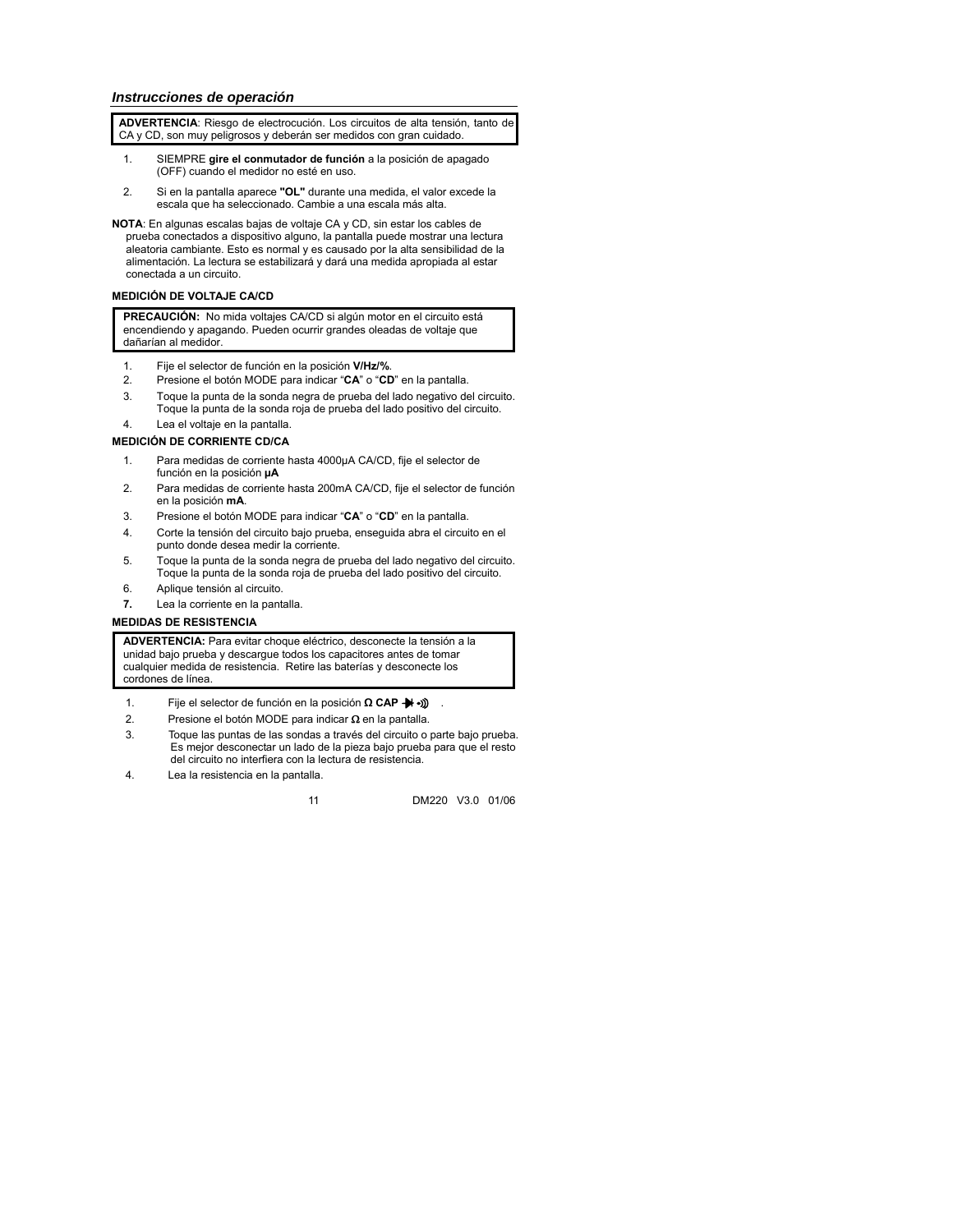### **VERIFICACIÓN DE CONTINUIDAD**

**ADVERTENCIA:** Para evitar choque eléctrico, nunca mida continuidad en circuitos o alambres que tengan voltaje.

- 1. Fije el selector de función en la posición **Ω CAP → ·**)).
- 2. Presione el botón MODE para indicar<sup>e)</sup> en la pantalla.
- 3. Toque las puntas de las sondas al circuito o alambre que desee probar.
- 4. Si la resistencia es menor a aproximadamente 100Ω, sonará una señal audible. Si el circuito está abierto, la pantalla indicará "OL".

#### **PRUEBA DE DIODO**

- 1. Fije el selector de función en la **Ω CAP :** (((• + + +))
- 2. Presione el botón MODE para indica  $\rightarrow$  en la pantalla.
- 3. Toque las puntas de las sondas al diodo bajo prueba. El voltaje directo indicará típicamente 0.400 a 0.700 V. El voltaje inverso indicará "**OL**". Los dispositivos en corto indicarán cerca de 0V y un dispositivo abierto indicará "**OL"** en ambas polaridades.

### **MEDICIÓN DE CAPACITANCIA**

**ADVERTENCIA:** Para evitar choque eléctrico, desconecte la tensión a la unidad bajo prueba y descargue todos los capacitores antes de tomar medidas de capacitancia. Retire las baterías y desconecte los cordones de línea.

- 1. Fije el selector de función en la posición **Ω CAP →** .)).<br>2. Presione el botón MODE para indicar **nF** en la pantalla.
- 2. Presione el botón MODE para indicar **nF** en la pantalla.
- 3. Toque las puntas de las sondas a través del capacitor a probar.<br>4. Lea el valor de capacitancia en la pantalla
- Lea el valor de capacitancia en la pantalla

### **MEDIDAS DE FRECUENCIA**

- 1. Fije el selector giratorio de función en la posición**V/Hz/%**.
- 2. Presione el botón Hz/% para indicar **Hz** en la pantalla.
- Toque las puntas de las sondas a través del circuito bajo prueba.
- 4. Lea la frecuencia en la pantalla.

#### **% CICLO DE TRABAJO**

- 1. Fije el selector giratorio de función en la posición **V/Hz/%**.
- 2. Presione el botón Hz/% para seleccionar **%** en la pantalla.
- Toque las puntas de las sondas a través del circuito bajo prueba.
- 4. Lea el % de ciclo de trabajo en la pantalla.

### **DETECTOR DE VOLTAJE CA SIN CONTACTO**

**ADVERTENCIA:** Riesgo de electrocución. Antes de usar, pruebe siempre el detector de voltaje en un circuito vivo para verificar el funcionamiento correcto.

- 1. El detector de voltaje funciona en cualquier posición del interruptor/selector de funciones, incluyendo OFF (apagado).
- 2. Coloque la punta del detector junto al conductor caliente o inserte del lado de la corriente en un enchufe de pared.
- 3. Si hay voltaje CA, la luz del detector se encenderá.
- **NOTA**: A menudo los conductores de los cordones eléctricos están torcidos. Para obtener mejores resultados, frote la punta de la sonda a lo largo del cordón para asegurar que se coloca la punta en cercanía al conductor vivo.
- **NOTA**: El detector está diseñado con alta sensibilidad. Algunas fuentes de electricidad estática u otras fuentes de energía pueden disparar el sensor en cualquier momento. Es normal en operación.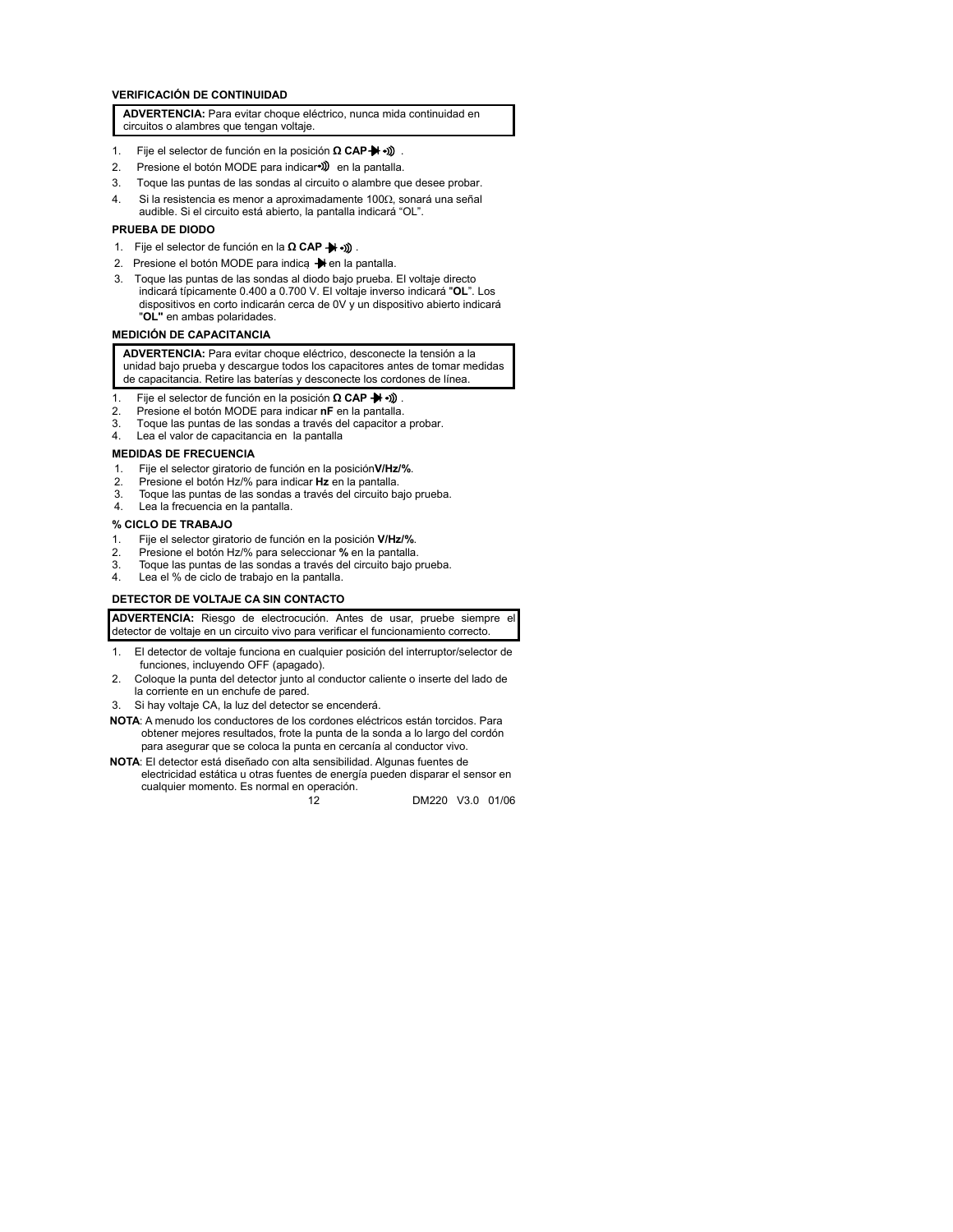#### **LINTERNA**

Presione y sostenga el botón  $\ddot{=}$  para encender la linterna. Suelte el botón para apagar la linterna.

### **APAGADO AUTOMÁTICO**

La función de Apagado automático apagará el medidor después de 15 minutos.

### **BATERÍA DÉBIL**

El icono **a** aparecerá en la esquina inferior izquierda de la pantalla cuando baje el voltaje de la batería. Reemplace la batería cuando éste se presente.

### *Mantenimiento*

**ADVERTENCIA**: Para evitar choque eléctrico, desconecte los cables de prueba de cualquier fuente de voltaje antes de quitar la tapa de la batería.

**ADVERTENCIA:** Para evitar choque eléctrico, no opere el medidor a menos que la tapa de la batería y fusibles estén colocadas y aseguradas.

Este multímetro está diseñado para proveer muchos años de servicio confiable, si se llevan a cabo las siguientes instrucciones de cuidado:

- 1. **MANTENGA SECO EL MEDIDOR**. Si se moja, séquelo.
- 2. **USE Y ALMACENE EL MEDIDOR BAJO TEMPERATURA NORMAL.** Los extremos de temperatura pueden acortar la vida de las partes electrónicas y distorsionar o fundir las piezas de plástico.
- 3. **MANIPULE EL MEDIDOR CON SUAVIDAD Y CUIDADO.** Dejarlo caer puede dañar las partes electrónicas o la caja.
- 4. **MANTENGA LIMPIO EL MEDIDOR.** Ocasionalmente limpie la caja con un paño húmedo. NO use químicos, solventes para limpieza o detergentes.
- 5. **USE SÓLO BATERÍAS NUEVAS DEL TAMAÑO Y TIPO RECOMENDADO.**  Retire las baterías viejas o débiles de manera que no se derramen y dañen la unidad.
- 6. **SI SE VA A ALMACENAR EL MEDIDOR DURANTE UN LARGO PERIODO DE TIEMPO**, deberá retirar la batería para prevenir daños a la unidad.

#### **Instalación de la batería**

**ADVERTENCIA**: Para evitar choque eléctrico, desconecte los cables de prueba de cualquier fuente de voltaje antes de quitar la tapa de la batería.

- 1. Apague.
- 2. Para abrir la tapa de la batería quite el tornillo cabeza Phillips de la parte baja del medidor.
- 3. Inserte las baterías en el soporte, observando la polaridad correcta.
- 4. Coloque la tapa de la batería en su lugar. Asegure con el tornillo.

**ADVERTENCIA:** Para evitar choque eléctrico, no opere el medidor a menos que la tapa posterior y la tapa de la batería y fusibles estén colocadas y aseguradas.

**NOTA**: Si su medidor no funciona correctamente, revise los fusibles y la batería para asegurar que están en buenas condiciones y correctamente instalados.

#### **FUSIBLE DE REPOSICIÓN**

- 1. El fusible de reposición de acción rápida de 0.2A/500V se abrirá si se exceden los límites de corriente del medidor.
- 2. El fusible automáticamente se repondrá al terminar la corriente excedente.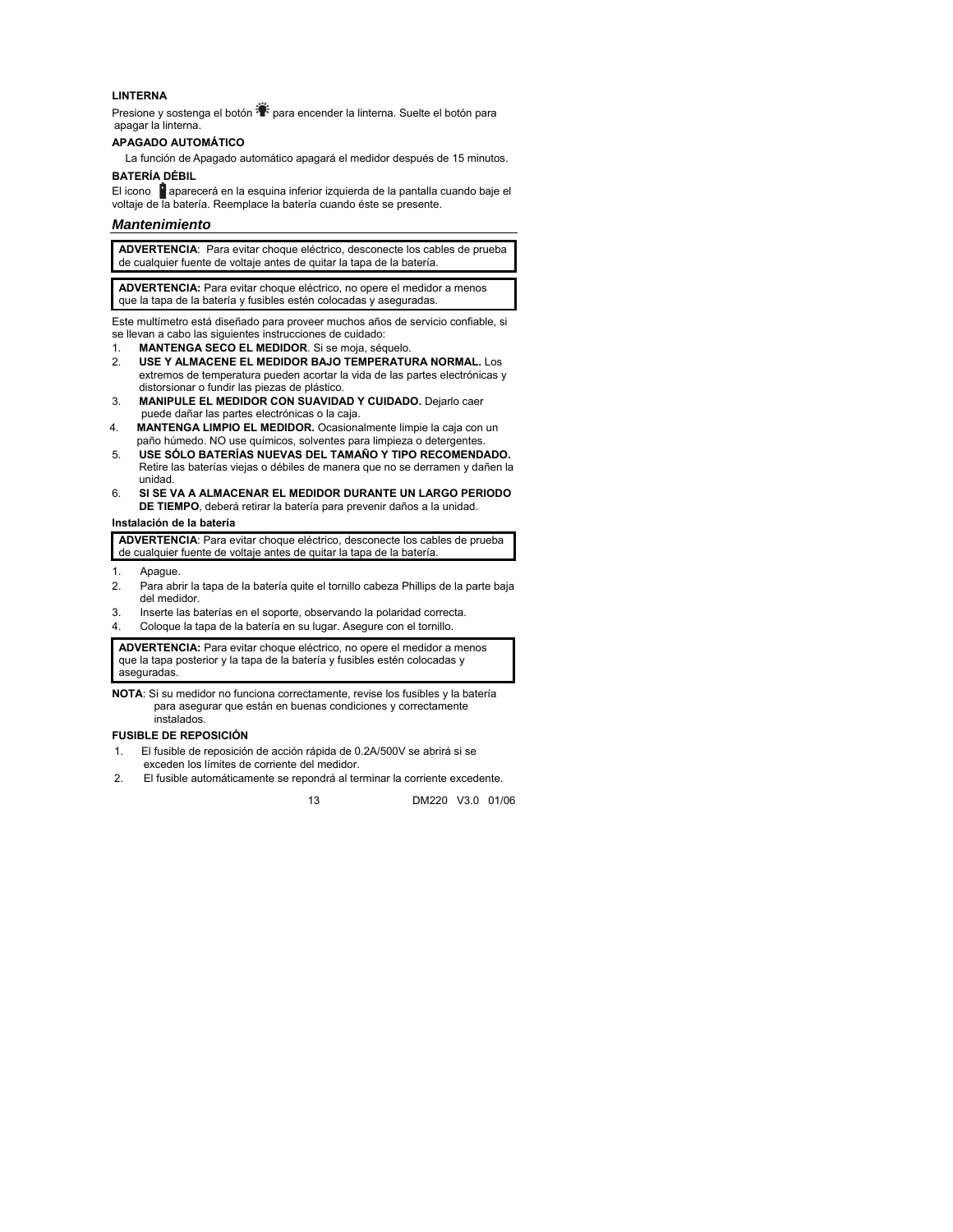## *Especificaciones*

| <b>Función</b>      | Escala                    | Resolución          | Precisión                         |
|---------------------|---------------------------|---------------------|-----------------------------------|
| Voltaje CD          | 400 mV                    | 0.1 <sub>m</sub>    |                                   |
|                     | 4 V                       | 0.001V              | $\pm$ (0.8% lectura + 2 dígitos)  |
|                     | 40V                       | 0.01V               |                                   |
|                     | 400V                      | 0.1V                | $\pm$ (1.0% lectura + 2 dígitos)  |
|                     | 600V                      | 1V                  |                                   |
| Voltaje CA          |                           |                     | 50 a 60 Hz                        |
|                     | 4V                        | 1mV                 | $\pm$ (1.0% lectura + 5 dígitos)  |
|                     | 40V                       | 0.01V               |                                   |
|                     | 400V                      | 0.1V                | $\pm$ (1.5% lectura + 5 dígitos)  |
|                     | 600V                      | 1V                  |                                   |
| Corriente           | 400uA                     | $0.1\muA$           |                                   |
| CD                  | 4000µA                    | 1 <sub>u</sub> A    | $\pm$ (2.0% lectura + 2 dígitos)  |
|                     | 40 mA                     | 0.01mA              |                                   |
|                     | 200mA                     | 0.1 <sub>m</sub> A  |                                   |
| Corriente           |                           |                     | 50 a 60 Hz                        |
| CA                  | 400uA                     | $0.1\muA$           |                                   |
|                     | 4000uA                    | 1 <sub>u</sub> A    |                                   |
|                     | 40 mA                     | 0.01mA              | $\pm$ (2.5% lectura + 5 dígitos)  |
|                     | 200 <sub>m</sub> A        | 0.1 <sub>m</sub> A  |                                   |
| <b>Resistencia</b>  | $400\Omega$               | $0.1\Omega$         | $\pm$ (0.8% lectura + 5 dígitos)  |
|                     | $4 k\Omega$               | $0.001k\Omega$      | $\pm$ (1.2% lectura + 5 dígitos)  |
|                     | $40k\Omega$               | $0.01k\Omega$       |                                   |
|                     | $400k\Omega$              | $0.1k\Omega$        | $\pm$ (0.8% lectura + 5 dígitos)  |
|                     | $\overline{4}$ M $\Omega$ | $0.001M\Omega$      | $\pm$ (3.0% lectura + 5 dígitos)  |
|                     | $40M\Omega$               | $0.01M\Omega$       | $\pm$ (5.0% lectura + 5 dígitos)  |
| Capacitancia 4 nF   |                           | 0.001nF             | $\pm(5.0\%$ lectura + 0.6 nF)     |
|                     | 40 <sub>nF</sub>          | 0.01nF              | $\pm$ (3.5% lectura + 30 dígitos) |
|                     | 40nF                      | 0.1nF               |                                   |
|                     | $4\mu$ F                  | $0.001\mu F$        | $\pm$ (3.0% lectura + 20dígitos)  |
|                     | $40\mu F$                 | 0.01 <sub>µ</sub> F | $\pm$ (5.0% lectura + 30 dígitos) |
|                     | $200 \mu F$               | 0.1 <sub>µ</sub> F  |                                   |
| Frecuencia          | 9.999Hz                   | $0.001$ Hz          |                                   |
|                     | 99.999Hz                  | $0.001$ Hz          |                                   |
|                     | 999.9Hz                   | $0.1$ Hz            | $\pm$ (1.0% lectura + 2 dígitos)  |
|                     | 9.999kHz                  | 0.001kHz            |                                   |
| Ciclo de<br>trabajo | 0.5a99%                   | 0.5%                | $\pm$ (2.0% lectura + 5 dígitos)  |

**NOTA:** Las especificaciones de precisión consisten de dos elementos:

• (% de lectura) - Esta es la precisión del circuito de medidas.

• (+ dígitos) - Esta es la precisión del convertidor analógico a digital.

**NOTA:** La precisión está especificada a 180<sup>C a 28</sup>0<sup>C (65</sup>0<sup>F a 83</sup>0F) y menor a 75% RH.